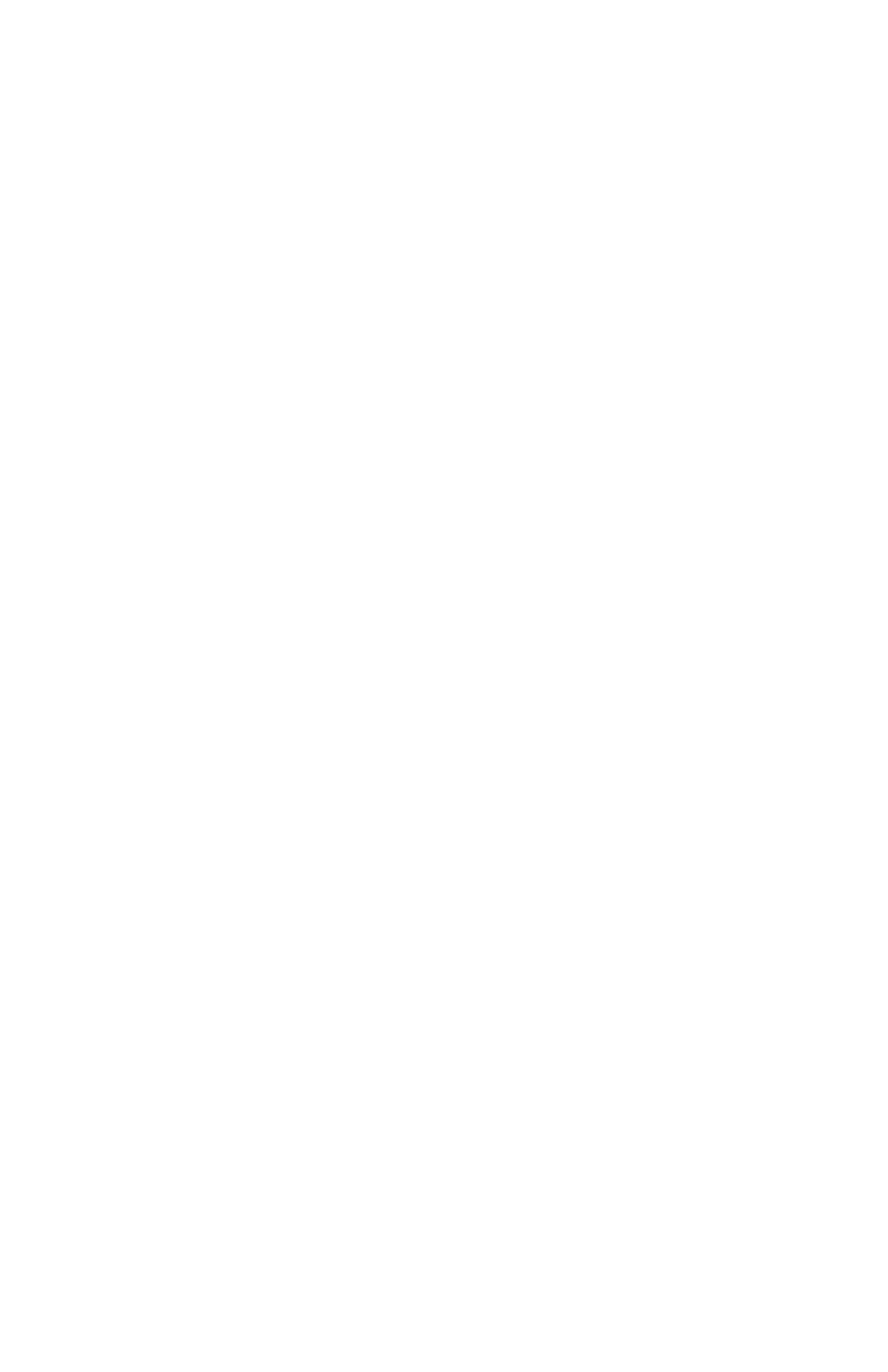

*A Service of readings and prayers Commemorating the Queen's Platinum Jubilee with music from the Queen's Coronation of June 2nd 1953 in Westminster Abbey*

**Prelude** *Trumpet Volun*tary by W. Boyce (1711-1779)

**Welcome** *The Very Rev. Paul W. Smith* - Dean

# **Entrance of the Lieutenant Governor**

*The Honourable Arthur J. LeBlanc, Lieutenant Governor of Nova Scotia and Her Honour Mrs. Patsy LeBlanc*

# **The Royal Salute**

# **Territorial Acknowledgement**

*Presider:* Through the Treaty of Peace and Friendship of 1725 and subsequent Treaties, the connection between the Mi'kmaq people and the Crown was formalized, and remains a foundational aspect of modern Canada. In the spirit of meaningful reconciliation, we are proud to acknowledge your presence on the traditional territory of the Mi'kmaq people in what is today, Nova Scotia. This kinship and connection endures through the special relationship that exists between the Queen of Canada and the Mi'kmaq people. These treaties remain foundational to the relationship that exists between the Mi'kmaq and all Canadians and are best exemplified by the phrase, *WE ARE ALL TREATY PEOPLE.*

#### **Anthem** *I Was Glad* C.H. H. Parry (1848-1918)

I was glad when they said unto me, We will go into the house of the Lord. Our feet shall stand in thy gates, O Jerusalem. Jerusalem is builded as a city that is at unity in itself. O pray for the peace of Jerusalem, they shall prosper that love thee. Peace be within thy walls,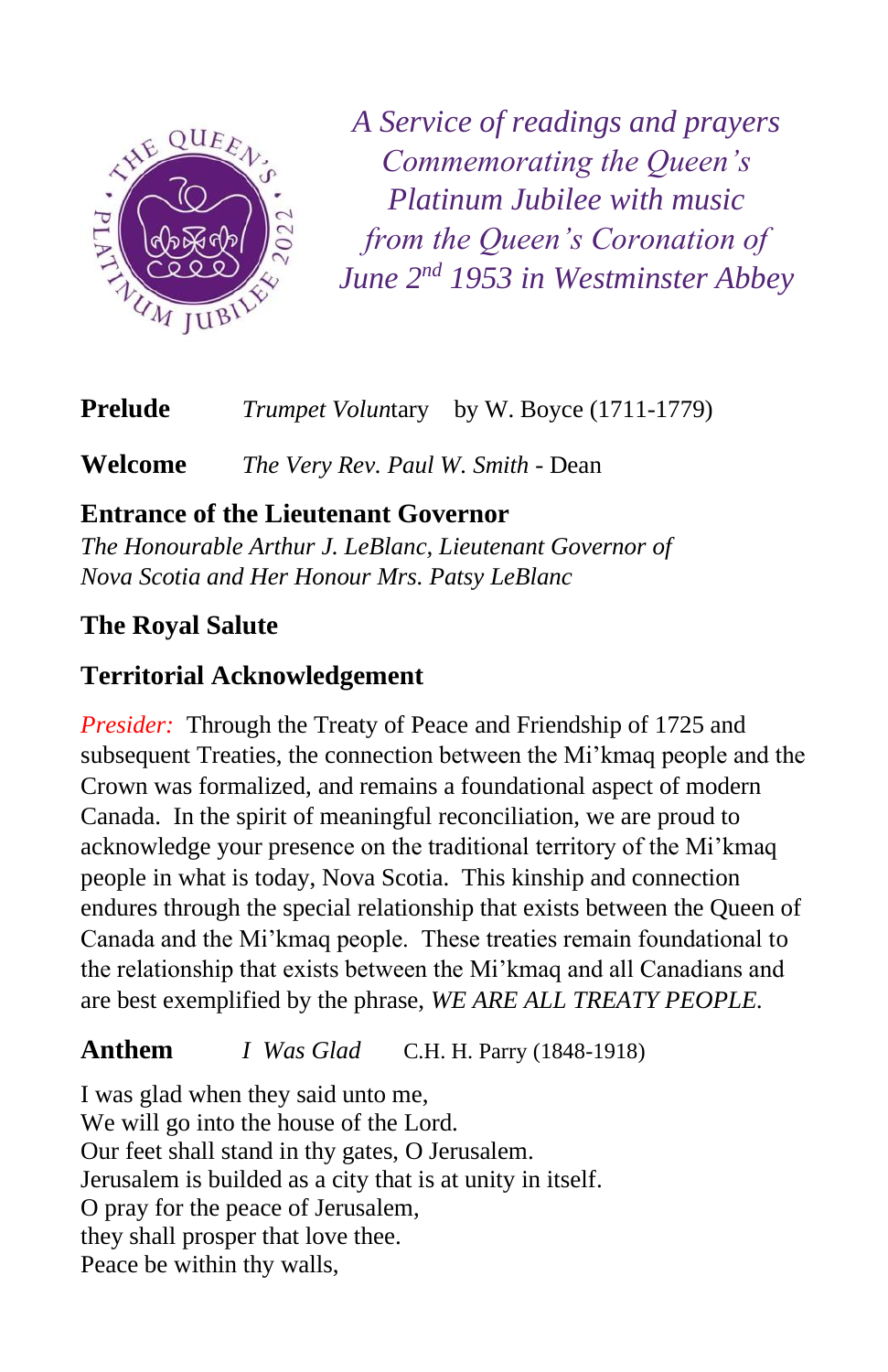and plenteousness within thy palaces.

Words: Psalm 122:1-3,6,7

# **Invocation**

### *The presider says:*

O Lord, open our lips

*All* **and our mouth shall proclaim your praise.** Let your ways be known upon earth,

*All* **your saving power among the nations.**

We gather together to worship God and in thanksgiving for the seventy years of faithful service of our Sovereign Lady Queen Elizabeth. We give thanks for her example of faithfulness to God and to her people, and pray God's blessing on her that she may continue to fulfil the promises she has made with generosity and joy. **Amen**

# **Opening Hymn** *Be Thou My Vision* SLANE

Be thou my vision, O Lord of my heart; naught be all else to me, save that thou art. Thou my best thought, by day or by night, waking or sleeping, thy presence my light.

Be thou my wisdom, be thou my true Word; I ever with thee, and thou with me, Lord. thou my great Father, thine own may I be, thou in me dwelling and I one with thee.

Riches I heed not, nor the world's empty praise; thou mine inheritance, now and always: thou and thou only, first in my heart, high King of heaven, my treasure thou art.

High King of heaven, when vict'ry is won, may I reach heaven's joys, bright heaven's Sun! Heart of my own heart, whatever befall, still be my vision, O Ruler of all.

*Words: 8th cent. Irish Hymn; trans. M. E. Byrne (1875-1958) Music: Trad. Irish; arr. P. Halley*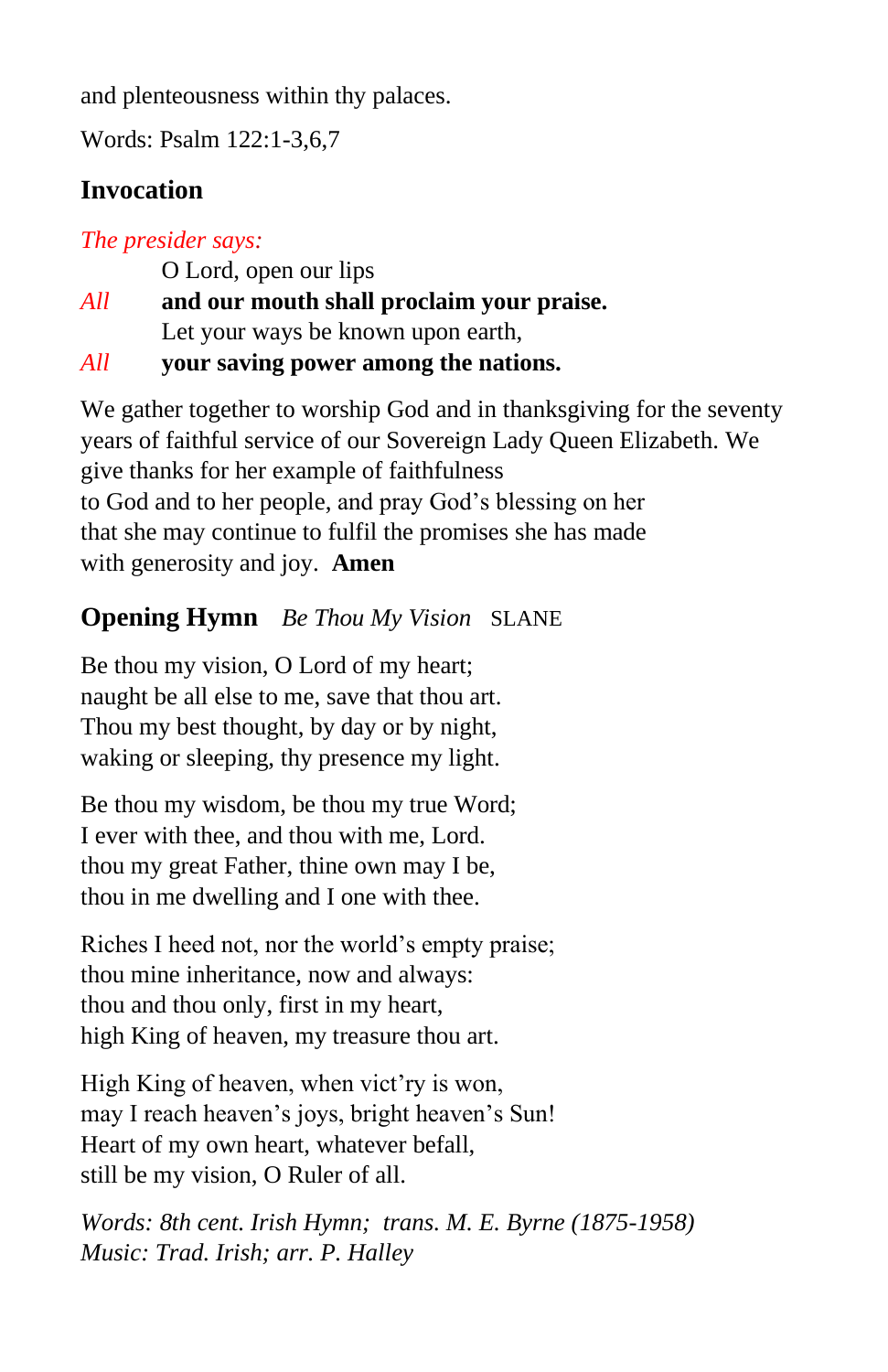# **The Collect of the Day**

*Presider* Let us pray. Gracious God, we give you thanks for the reign of your servant Elizabeth our Queen, and for the example of loving and faithful service which she has shown among us. Help us to follow her example of dedication and to commit our lives to you and to one another, through Jesus Christ our Lord. *All* **Amen.**

# **The Proclamation of the Word** *The Honourable Dr. Mayann Francis*

*Reader:* Let us prepare ourselves for the Word of God . as it comes to us in the reading of Holy Scripture.

#### *All:* **Let our hearts and minds be open.**

*Reader* A reading from the Book of Proverbs (8:1-16)

Does not wisdom call,

and does not understanding raise her voice?

On the heights, beside the way,

at the crossroads she takes her stand;

beside the gates in front of the town,

at the entrance of the portals she cries out:

'To you, O people, I call,

and my cry is to all that live.

O simple ones, learn prudence; acquire intelligence, you who lack it.

Hear, for I will speak noble things,

 and from my lips will come what is right; for my mouth will utter truth;

wickedness is an abomination to my lips.

All the words of my mouth are righteous;

there is nothing twisted or crooked in them.

They are all straight to one who understands

and right to those who find knowledge.

Take my instruction instead of silver,

and knowledge rather than choice gold;

for wisdom is better than jewels,

and all that you may desire cannot compare with her.

I, wisdom, live with prudence,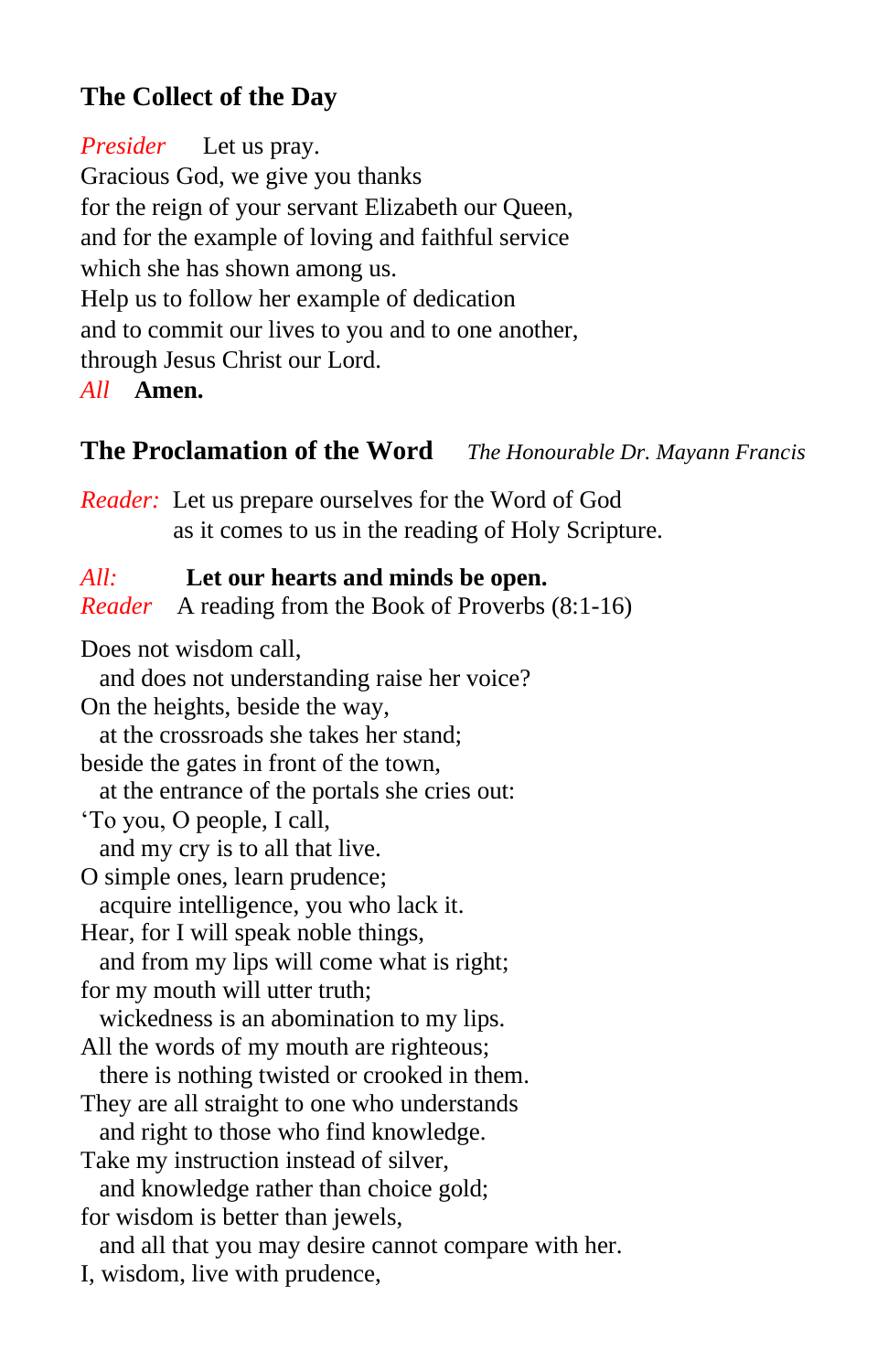and I attain knowledge and discretion. The fear of the LORD is hatred of evil. Pride and arrogance and the way of evil and perverted speech I hate. I have good advice and sound wisdom; I have insight, I have strength. By me kings reign, and rulers decree what is just; by me rulers rule, and nobles, all who govern rightly.

*Reader* Hear what the Spirit is saying to the Church. *People* **Thanks be to God.**

# **Anthems**

| Anthem 1 | O Taste and See                      |
|----------|--------------------------------------|
|          | [R. Vaughan Williams $(1872-1958)$ ] |

O taste and see how gracious the Lord is: blest is the man that trusteth in him.

[Words: Psalm 34:8]

**Anthem 2** *O Lord, Our Governour* [H. Willan (1880-1968)]

O Lord our Governour: how excellent is thy Name in all the world. Behold, O God our defender: and look upon the face of thine Anointed. O hold thou up her goings in thy paths: that her footsteps slip not. Grant the Queen a long life: and make her glad with the joy of thy countenance. Save Lord and hear us O King of heaven: when we call upon thee. Amen.

[Words: Psalms 8:1; 84:9; 17:5; 61:6; 21:6 and 20:9]

**The Second Reading** *The Rev. Dr. Helen Ryding*

*Reader* A reading from the Book of Revelation (21:22-25 & 22:1-4)

I saw no temple in the city, for its temple is the Lord God the Almighty and the Lamb. And the city has no need of sun or moon to shine on it, for the glory of God is its light, and its lamp is the Lamb. The nations will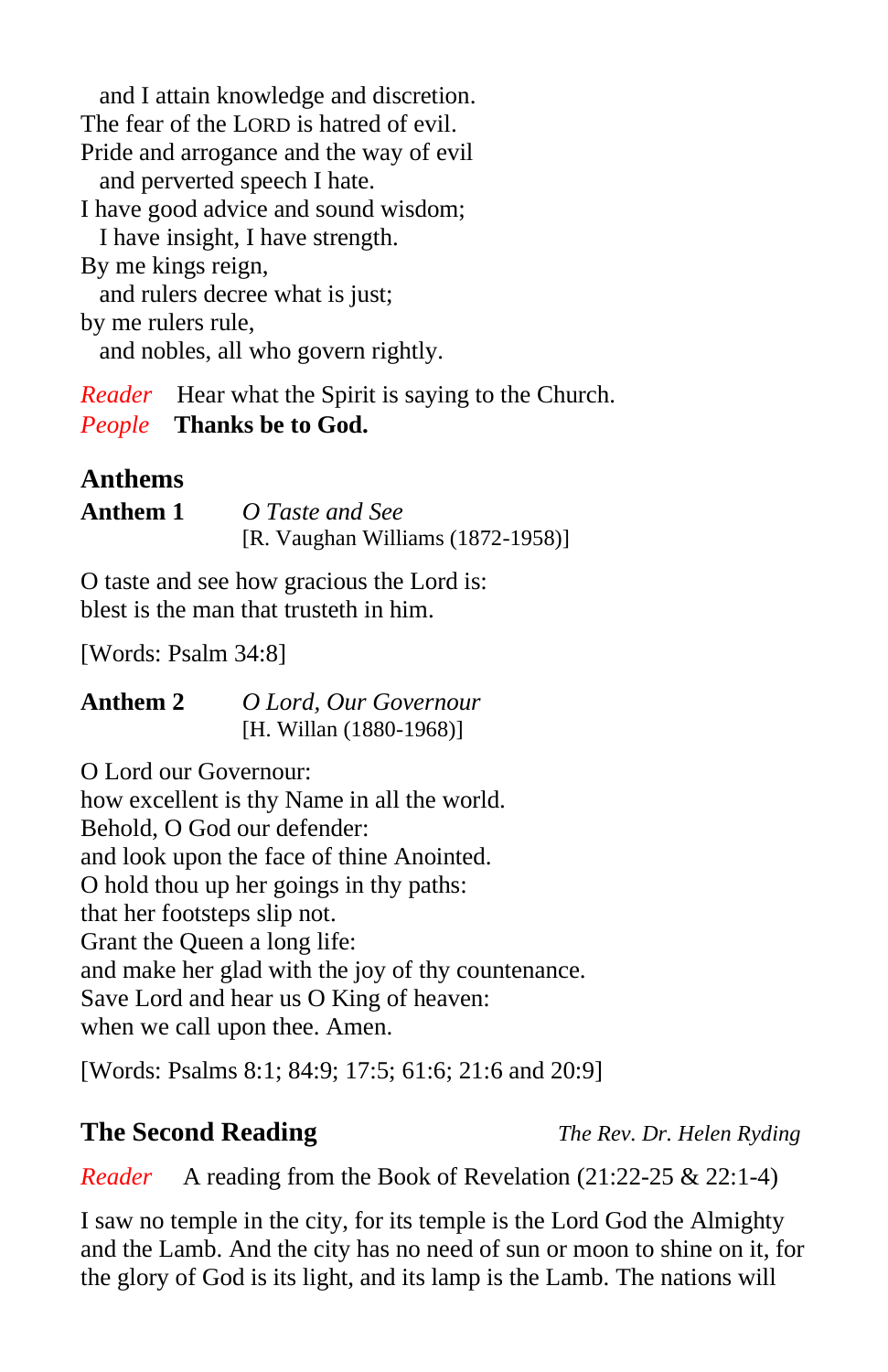walk by its light, and the kings of the earth will bring their glory into it. Its gates will never be shut by day—and there will be no night there. People will bring into it the glory and the honour of the nations. But nothing unclean will enter it, nor anyone who practises abomination or falsehood, but only those who are written in the Lamb's book of life. Then the angel showed me the river of the water of life, bright as crystal, flowing from the throne of God and of the Lamb through the middle of the street of the city. On either side of the river is the tree of life with its twelve kinds of fruit, producing its fruit each month; and the leaves of the tree are for the healing of the nations. Nothing accursed will be found there any more. But the throne of God and of the Lamb will be in it, and his servants will worship him; they will see his face, and his name will be on their foreheads.

*Reader* Hear what the Spirit is saying to the Church. *People* **Thanks be to God.**

#### **Gradual Hymn** *Come Down, O Love Divine* DOWN AMPNEY

Come down, O Love divine, seek thou this soul of mine, and visit it with thine own ardour glowing; O Comforter, draw near, within my heart appear, and kindle it, thy holy flame bestowing.

O let it freely burn till earthly passions turn to dust and ashes in its heat consuming; and let thy glorious light shine ever on my sight, and clothe me round, the while my path illuming.

Let holy charity mine outward vesture be, and lowliness become mine inner clothing; true lowliness of heart which takes the humbler part, and o'er its own shortcomings weeps with loathing.

And so the yearning strong with which the soul will long shall far outpass the power of human telling; for none can guess its grace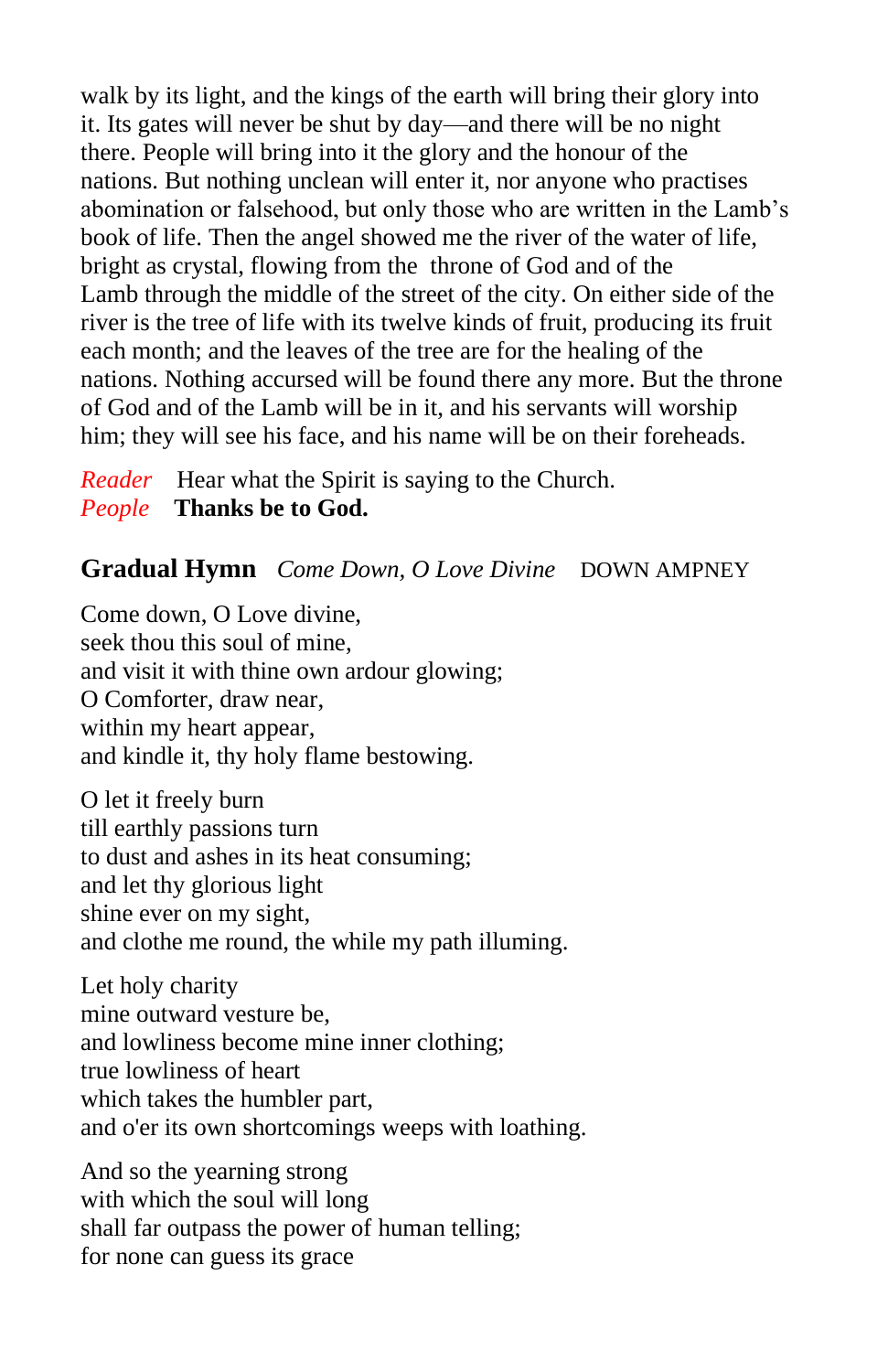till they become the place wherein the Holy Spirit finds a dwelling.

[Words: Bianco da Siena (d. 1434?); trans. R. F. Littledale (1833-1890) Music: R. Vaughan Williams - descant by P. Halley]

**The Gospel** *The Rev. Heather MacEachern*

*Reader* A reading from the Gospel of Matthew (20:20-28)

Then the mother of the sons of Zebedee came to him with her sons, and kneeling before him, she asked a favour of him. And he said to her, 'What do you want?' She said to him, 'Declare that these two sons of mine will sit, one at your right hand and one at your left, in your kingdom.' But Jesus answered, 'You do not know what you are asking. Are you able to drink the cup that I am about to drink?' They said to him, 'We are able.' He said to them, 'You will indeed drink my cup, but to sit at my right hand and at my left, this is not mine to grant, but it is for those for whom it has been prepared by my Father.' When the ten heard it, they were angry with the two brothers. But Jesus called them to him and said, 'You know that the rulers of the Gentiles lord it over them, and their great ones are tyrants over them. It will not be so among you; but whoever wishes to be great among you must be your servant, and whoever wishes to be first among you must be your slave; just as the Son of Man came not to be served but to serve, and to give his life a ransom for many.'

*Reader* Hear what the Spirit is saying to the Church. *People* **Thanks be to God**

**Address** *The Honourable Arthur J. LeBlanc*

*A silence for reflection may follow.*

**Anthem:** *O Clap Your Hands* O. Gibbons

O clap your hands together, all ye people: O sing unto God with the voice of melody.

For the Lord is high, and to be feared: he is the great King upon all the earth.

He shall subdue the people under us: and the nations under our feet. He shall choose out an heritage for us: even the worship of Jacob, whom he loved.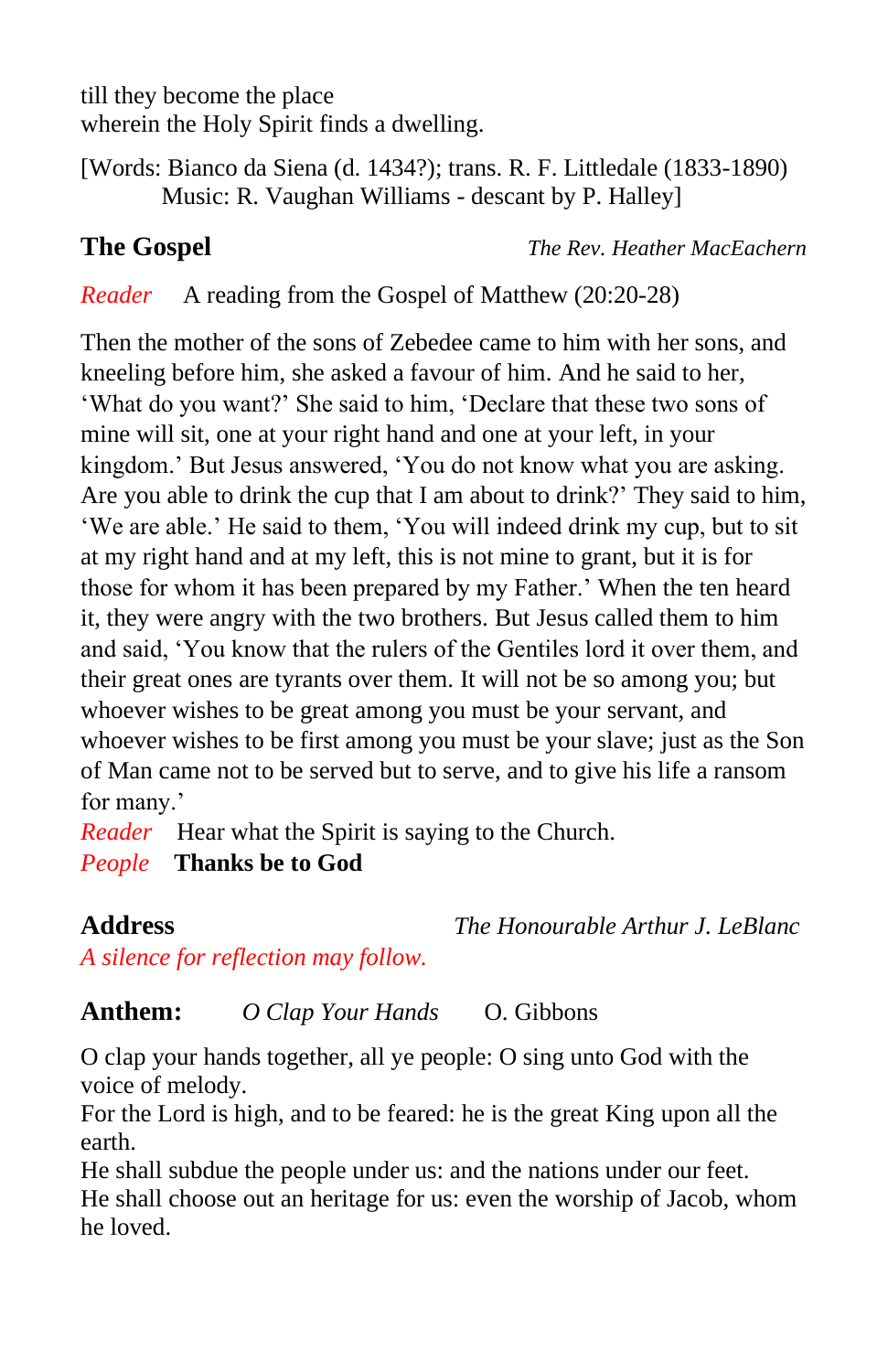God is gone up with a merry noise: and the Lord with the sound of the trumpet.

O sing praises, sing praises unto our God: O sing praises, sing praises unto the Lord our King.

For God is the King of all the earth: sing ye praises with the understanding.

God reigneth over the heathen: God sitteth upon his holy seat.

For God, which is high exalted, doth defend the earth, as it were with a shield.

Glory be to the Father, and to the Son: and to the Holy Ghost;

As it was in the beginning, is now, and ever shall be: world without end. Amen.

[Words: Psalm 4]

# **Affirmation of Faith**

*All:* **Hear, O Israel,** 

**the Lord our God, the Lord is one. Love the Lord your God with all your heart, with all your soul, with all your mind, with all your strength. This is the first and the great commandment. The second is like it: Love your neighbour as yourself. There is no commandment greater than these.**

### **The Prayers of the People** *Dr. Susan Drain*

*I was glad when they said unto me, we will go into the house of the Lord.*

We gather here to worship and praise you, O God, and to ask your blessing and aid on all that we do. We pray for all who know you and strive to do your will. Make eager our hands and ready our feet; give us listening ears and loving hearts that we may all, like your servant Elizabeth, be defenders of the faith.

*All:* **Generous and loving God, hear our prayer.**

*The light of the city is the glory of God and nations will walk by its light.*

We pray that, even in these tumultuous days of war and conflict, looming disaster and daily crisis, the peoples of the world may learn to seek peace, and find the healing of the nations. Then shall we all live in a commonwealth of tolerance and understanding.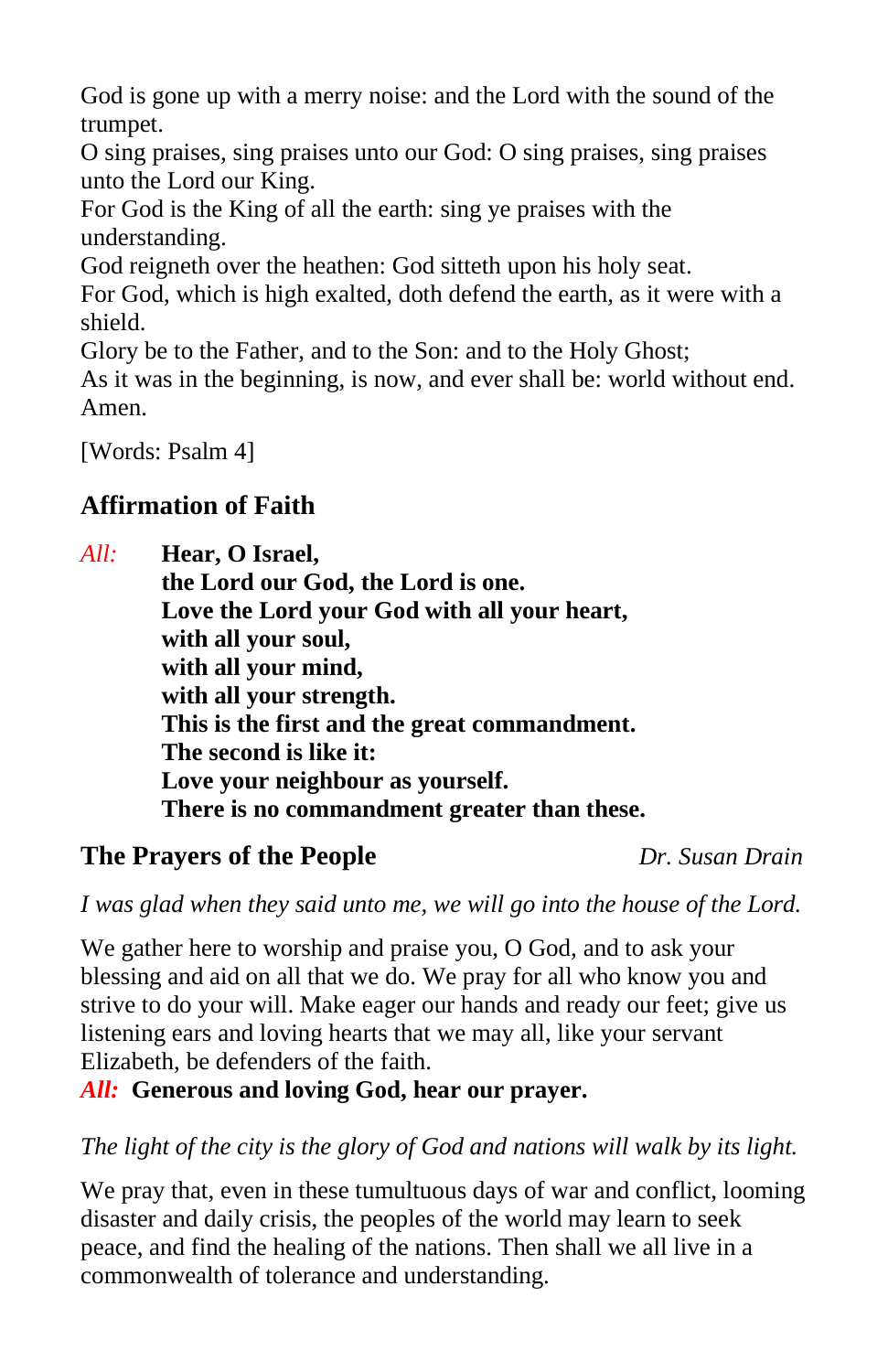#### *All:* **Generous and loving God, hear our prayer.**

*By wisdom kings reign, and rulers decree what is just; by wisdom rulers rule, and nobles, all who govern rightly.*

We pray for the leaders of the world, those who have sought authority and those who have accepted a burden laid upon them. Uphold them always in your wisdom and your strength, as they carry out the duties entrusted to them for the larger good.

*All:* **Generous and loving God, hear our prayer.**

*The Son of Man came not to be served but to serve.*

We pray for all those who are in need: the hungry, the homeless, the lost and the frightened, the weary and the sick, those who cry out for justice and those who clamour for freedom. Send us out to serve them, that we may build your kingdom among us. And we name before you our own frailties, fears and griefs: give us courage to trust your will for us.

*All:* **Generous and loving God, hear our prayer.**

*O taste and see how gracious the Lord is: blest are they that trust in God.*

We thank you who made us, you who free us, and you who sustain us, for all the blessings you have poured upon us. Today we thank you most heartily for your servant Elizabeth whose long and faithful reign is an example of service to us all. Bless her and bless us as we seek to do your will.

*All:* **Generous and loving God, hear our prayer. Amen.**

**Hymn:** All People That on Earth Do Dwell OLD HUNDREDTH

**All** All people that on earth do dwell, Sing to the Lord with cheerful voice; Him serve with fear, his praise forth tell; Come ye before him and rejoice.

**All** The Lord, ye know, is God indeed; Without our aid he did us make; We are his folk, he doth us feed. And for his sheep he doth us take.

**Choir** O enter then his gates with praise; Approach with joy his courts unto; Praise, laud, and bless his name always,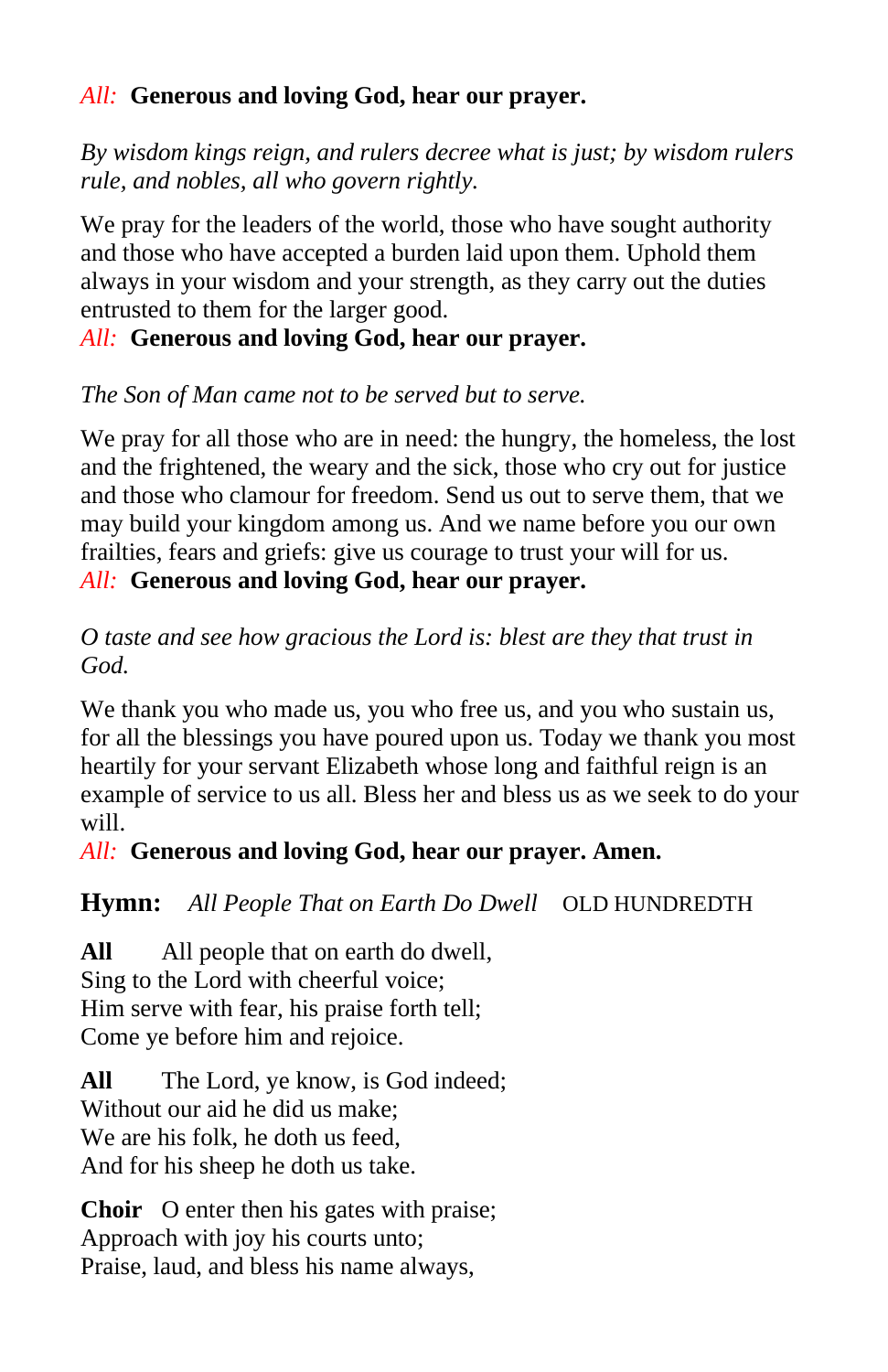For it is seemly so to do.

**Choir** For why? the Lord our God is good; His mercy is for ever sure; His truth at all times firmly stood, And shall from age to age endure.

**All** To Father, Son and Holy Ghost, The God whom heaven and earth adore, From men and from the angel host Be praise and glory evermore. Amen.

[Words: W. Kethe (d.1594); paraphrase of Psalm 100 Music: attrib. Louis Bourgeois (c.1510-60); arr. R. Vaughan Williams]

#### **Closing Prayers**

| Presider | The Lord be with you |
|----------|----------------------|
| All      | And also with you    |
| Presider | Let us pray          |

Almighty God, the fountain of all goodness, bless our Sovereign Lady, Queen Elizabeth, and all who are in authority under her; that they may order all things in wisdom and equity, righteousness and peace, to the honour and glory of your name and the good of your Church and people; through Jesus Christ our Lord. **Amen.** [*Common Worship]*

O Lord, the Way, the Truth, and the Life, we give you thanks for your servant Elizabeth our Queen. May she ever be provided with all she may need for her ministry among us, strengthened to meet every demand which her office may make, and in all things nourished by your word and example, who with the Father and the Holy Spirit live and reign, world without end. **Amen.** *[Coronation Prayer of Thanksgiving (adapted)]*

*Presider* And now, as our Saviour Christ has taught us, we are bold to say,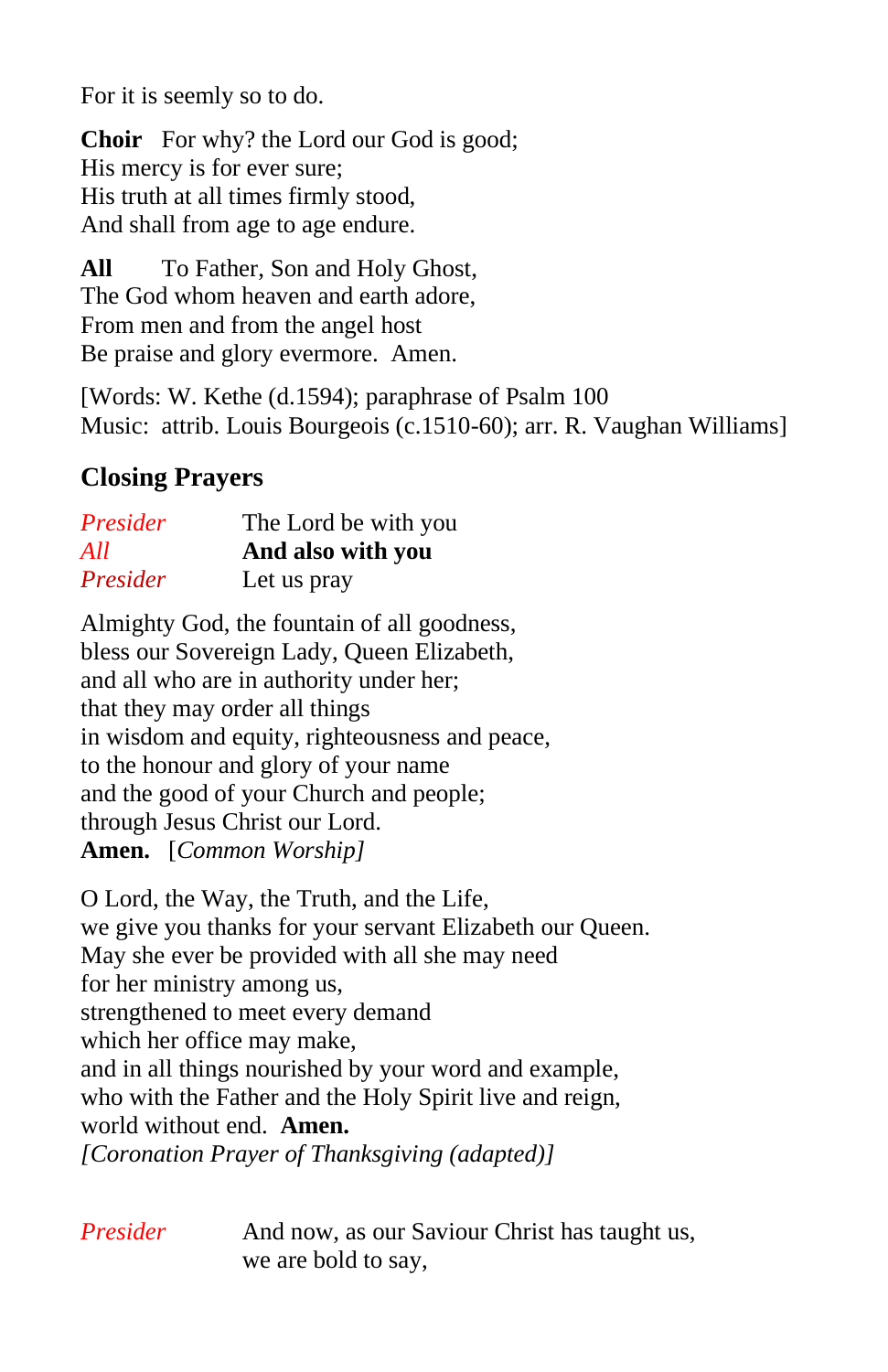*All* **Our Father, who art in heaven, hallowed be thy name, thy kingdom come, thy will be done, on earth as it is in heaven. Give us this day our daily bread. And forgive us our trespasses, as we forgive those who trespass against us. And lead us not into temptation, but deliver us from evil. For thine is the kingdom, the power, and the glory, for ever and ever. Amen.**

#### **Anthems**

| Anthem 1 | Thou Wilt Keep Him In Perfect Peace |
|----------|-------------------------------------|
|          | S. S. Wesley (1810-1876)            |

Thou wilt keep him in perfect peace, whose mind is stayed on thee. The darkness is no darkness with thee, but the night is as clear as the day. The darkness and the light to thee are both alike.

God is light, and in him is no darkness at all.

O let my soul live and it shall praise thee.

For thine is the kingdom, the power, and the glory, for evermore.

[Words: Isaiah 26:3; Psalm 139:11; John 1:5; Psalm 119:175 & The Lord's Prayer]

| Anthem 2 | Rejoice In The Lord Alway |
|----------|---------------------------|
|          | anon. 16th cent. English  |

Rejoice in the Lord alway, and again I say, rejoice.

Let your softness be known unto all men:

the Lord is e'en at hand.

Be careful for nothing: but in all prayer and supplication,

let your petitions be manifest unto God with giving of thanks.

And the peace of God, which passeth all understanding,

keep your hearts and minds through Christ Jesu. Amen

[Words: Philippians 4:4-7]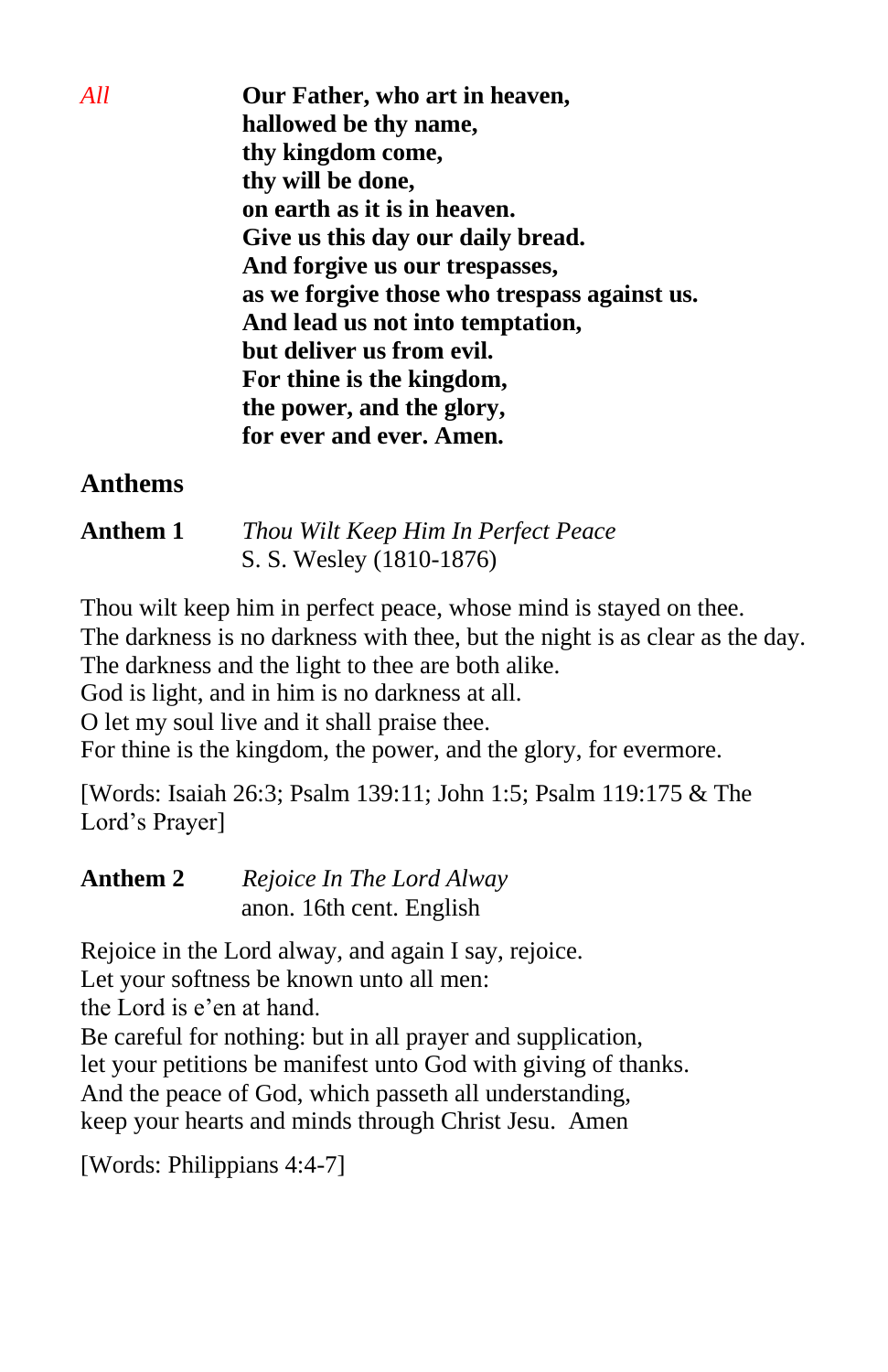### **Act of Dedication:**

*Presider* As we give thanks for Her Majesty's service to us all, let us dedicate our own lives once again to the love and service of God and neighbour:

*All* **Lord of our lives and Father of all, grant that our thanksgiving may prove itself in service to you and to our Queen, our country and one another, for your Name's sake. Amen.**

#### **Hymn** *I Vow To Thee My Country* THAXTED

I vow to thee, my country, all earthly things above, Entire and whole and perfect, the service of my love: The love that asks no question, the love that stands the test, That lays upon the altar the dearest and the best; The love that never falters, the love that pays the price, The love that makes undaunted the final sacrifice.

And there's another country, I've heard of long ago, Most dear to them that love her, most great to them that know; We may not count her armies, we may not see her King; Her fortress is a faithful heart, her pride is suffering; And soul by soul and silently her shining bounds increase, And her ways are ways of gentleness and all her paths are Peace.

[Words: Sir Cecil Spring-Rice, 1918 Music: G. Holst (1874-1934)]

#### **Closing Prayer**

*Presider* God grant to the living, grace; to the departed, rest; to the Church, the Queen, the Commonwealth, and all humankind, peace and concord; and to us and all his servants, life everlasting. **Amen**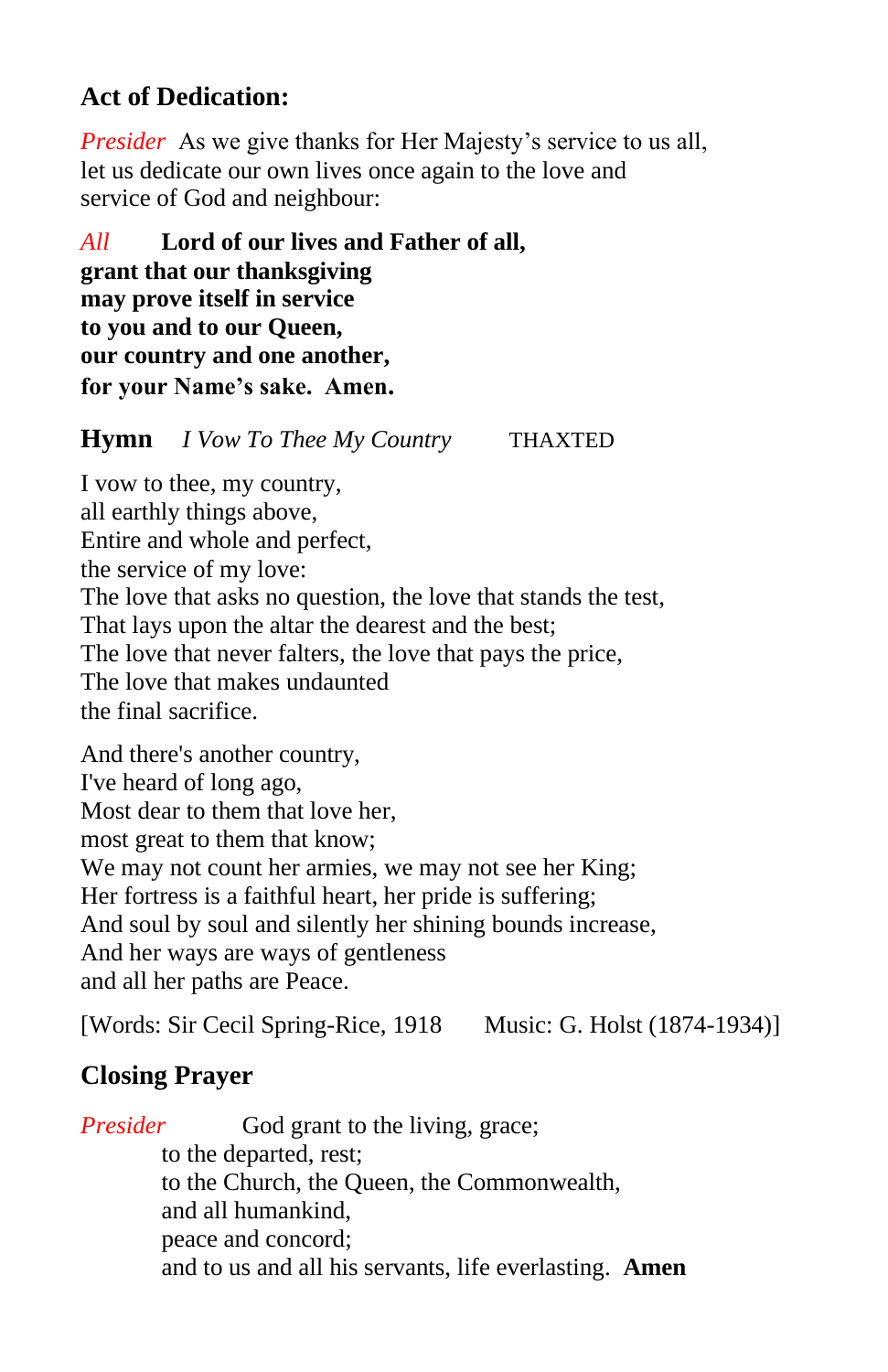**Anthem** *Te Deum* 

(from the Collegium Regale Service H. Howells (1892-1983)

We praise thee, O God; we acknowledge thee to be the Lord.

All the earth doth worship thee, the Father everlasting.

To thee all Angels cry aloud, the Heavens and all the Powers therein.

To thee Cherubim and Seraphim continually do cry:

Holy, holy, holy, Lord God of Sabaoth;

Heaven and earth are full of the Majesty of thy glory.

The glorious company of the Apostles praise thee;

The goodly fellowship of the Prophets praise thee;

The noble army of Martyrs praise thee;

The holy Church throughout all the world doth acknowledge thee,

The Father, of an infinite Majesty,

Thine honourable, true, and only Son,

Also the Holy Ghost the Comforter.

Thou art the King of Glory, O Christ.

Thou art the everlasting Son of the Father.

When thou tookest upon thee to deliver man, thou didst not abhor the Virgin's womb.

When thou hadst overcome the sharpness of death, thou didst open the kingdom of heaven to all believers.

Thou sittest at the right hand of God, in the glory of the Father.

We believe that thou shalt come to be our Judge.

We therefore pray thee, help thy servants, whom thou hast redeemed with thy precious blood.

Make them to be numbered with thy Saints, in glory everlasting.

O Lord, save thy people, and bless thine heritage.

Govern them and lift them up for ever.

Day by day we magnify thee; and we worship thy Name, ever world without end.

Vouchsafe, O Lord: to keep us this day without sin.

O Lord have mercy upon us, have mercy upon us.

O Lord, let thy mercy lighten upon us, as our trust is in thee.

O Lord, in thee have I trusted: let me never be confounded.

[Words: Ascribed to Saints Augustine and Ambrose, c. 387]

**The Episcopal Blessing** *The Rt. Rev Sandra Fyfe,* 

*Bishop of the Diocese of Nova Scotia and Prince Edward Island*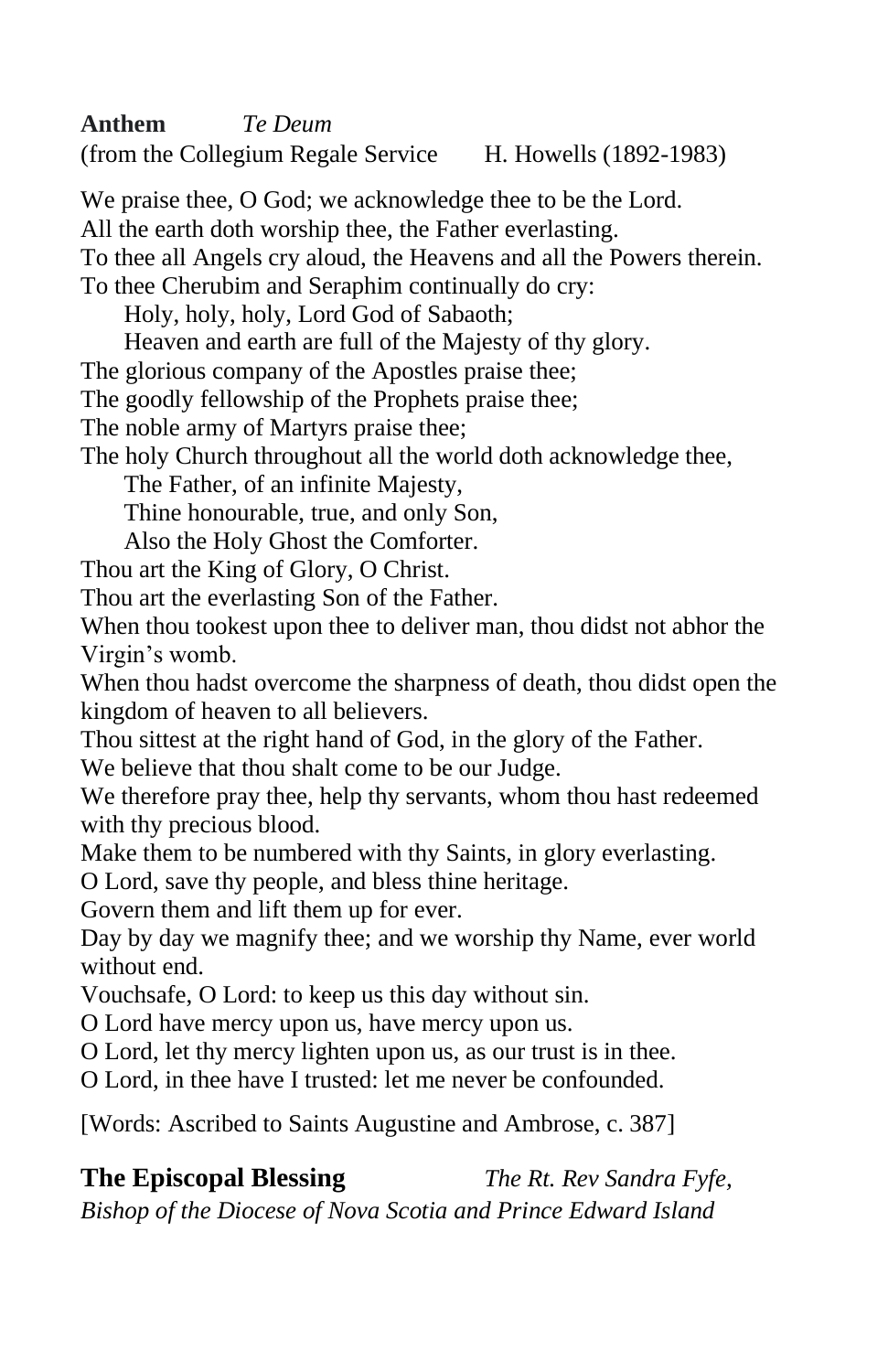### **The National Anthems**

#### *O Canada!* O CANADA

O Canada! Our home and native land! True patriot love in all of us command. Car ton bras sait porter l'épée, Il sait porter la croix! Ton histoire est une épopée Des plus brillants exploits. God keep our land glorious and free! O Canada, we stand on guard for thee. O Canada, we stand on guard for thee.



[Words: A. B. Routhier (1839-1920 & R. S. Weir (1856-1926) Music: Calixa Lavallée (1842-1891)]

*God Save the Queen* NATIONAL ANTHEM

God save our gracious Queen, Long live our noble Queen: God save the Queen. Send her victorious, Happy and glorious, Long to reign over us, God save the Queen.

[Words: author unknown Music: Melody Thesaurus Musicus, 1743 arr. H. W. Davies(1869-1941)]

#### **Dismissal**

**Departure of Their Honours** *(please stand as able)*

**Organ Voluntary** *Crown Imperial* W. WALTON (1902-1983)



**\*A Tree Planting** will follow immediately after the service . in the Great Hall Garden – please join us as you are able.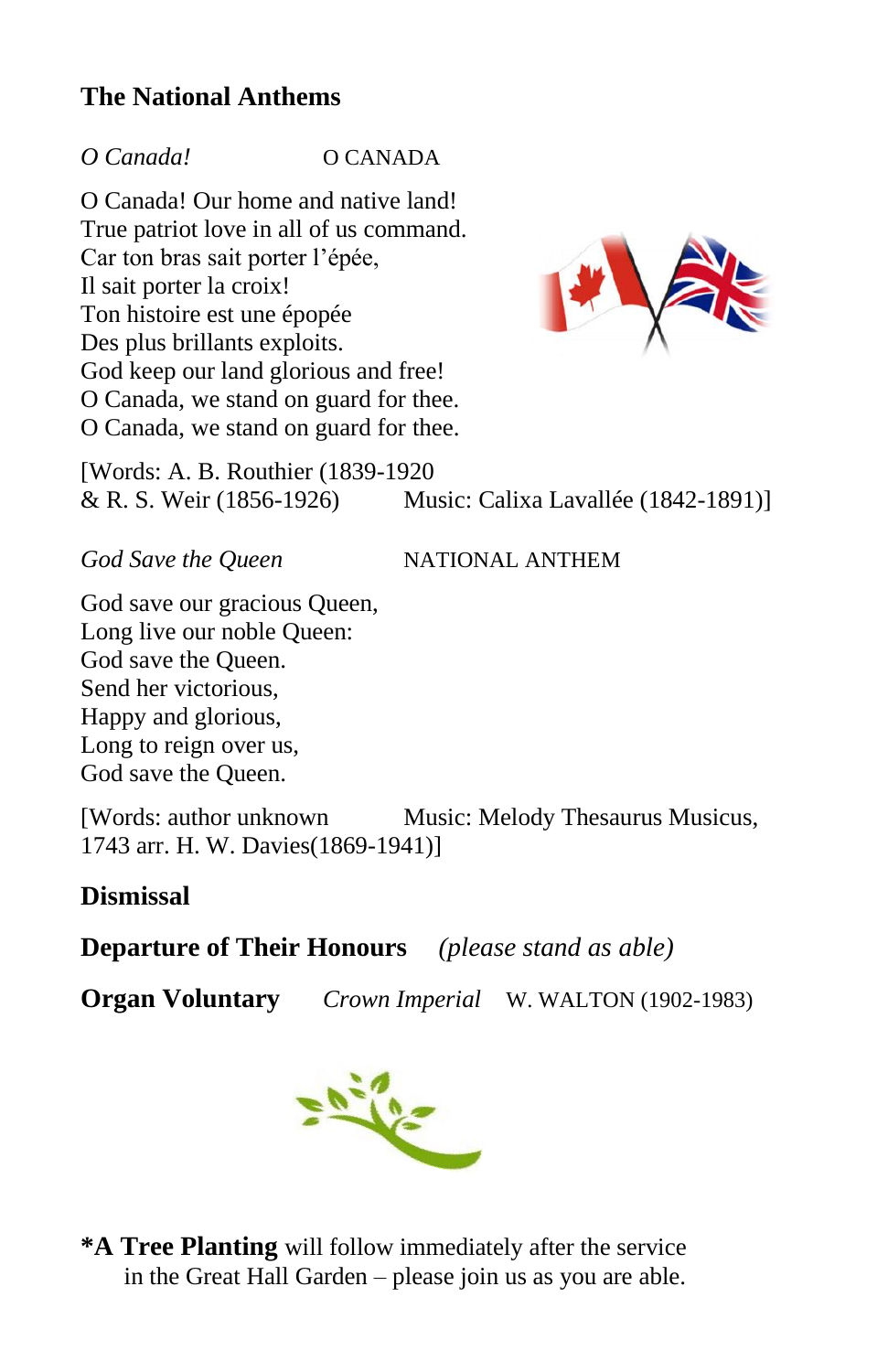

THE PLATINUM JUBILEE 2022

# **The Queen's Green Canopy**

Organizations and individuals are being invited to join The Queen's Green Canopy by planting trees, ideally between October and March. Churches and schools are particularly invited to get involved, and further information about how to do so can be found at [http://www.queensgreencanopy.org.](http://www.queensgreencanopy.org/)

# **A Prayer as a tree is planted:**

You shall go out in joy and be led back in peace; the mountains and the hills shall burst into song, and all the trees of the field shall clap their hands. Isaiah 55.12

> God our creator, by your gift the tree of life was set at the heart of the earthly paradise. As we plant this tree to remind us of our Queen's long and loyal service, fill our hearts with the joy of the salvation which your Son Jesus Christ won for us on the cross, who is alive and reigns with you in the unity of the Holy Spirit, one God now and for ever. *All* **Amen.**

God of joy and Lord of creation,

as we plant *this tree*,

may it always remind us of The Queen's long and loyal service, and of your faithfulness.

#### *All* **Amen.**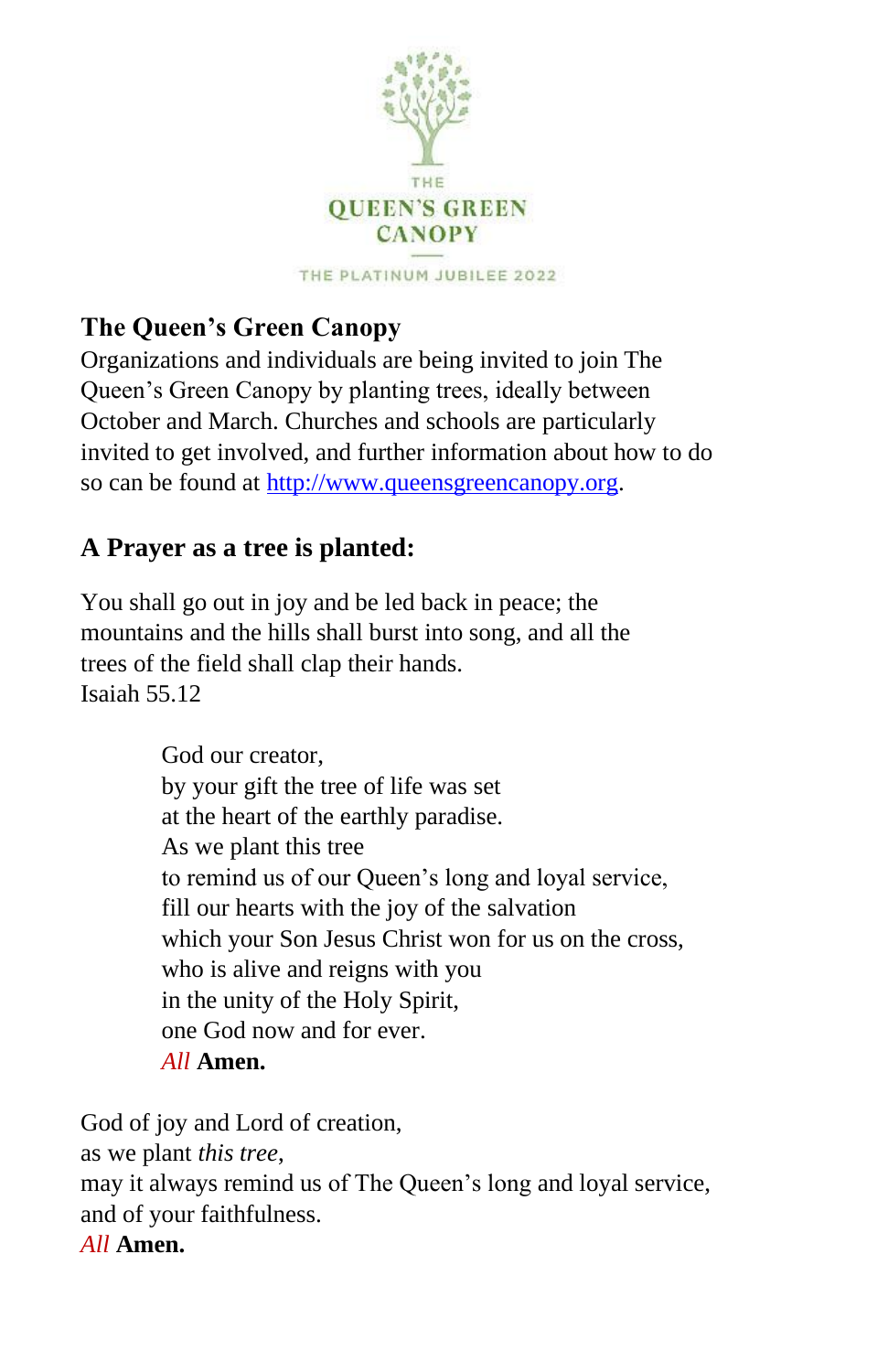### **Acknowledgements:**

We are grateful for the participation in the planning and proceedings of today's service:

> His Honour The Honorable Arthur J. LeBlanc, ONS, QC Lieutenant Governor of Nova Scotia And Her Honour Mrs. Patsy LeBlanc

The Rt. Rev. Sandra Fyfe Bishop of the Diocese of Nova Scotia and Prince Edward Island

The Honourable Dr. Mayann Francis Dean's Warden, the Cathedral Church of All Saints The Rev. Dr. Helen Ryding – Associate Priest The Rev. Heather MacEachern – Deacon Dr. Susan Drain – Licensed Lay Minister

Mr. Paul Halley Organist & Director of Music The Cathedral Church of All Saints Choir Curtis Dietz - Trumpet



Service text adapted from: *Liturgical Resources for the celebration of The Queen's Platinum Jubilee -* The Church of England

All music reprinted with permission under ONE LICENSE, License #**A-700000**. All rights reserved.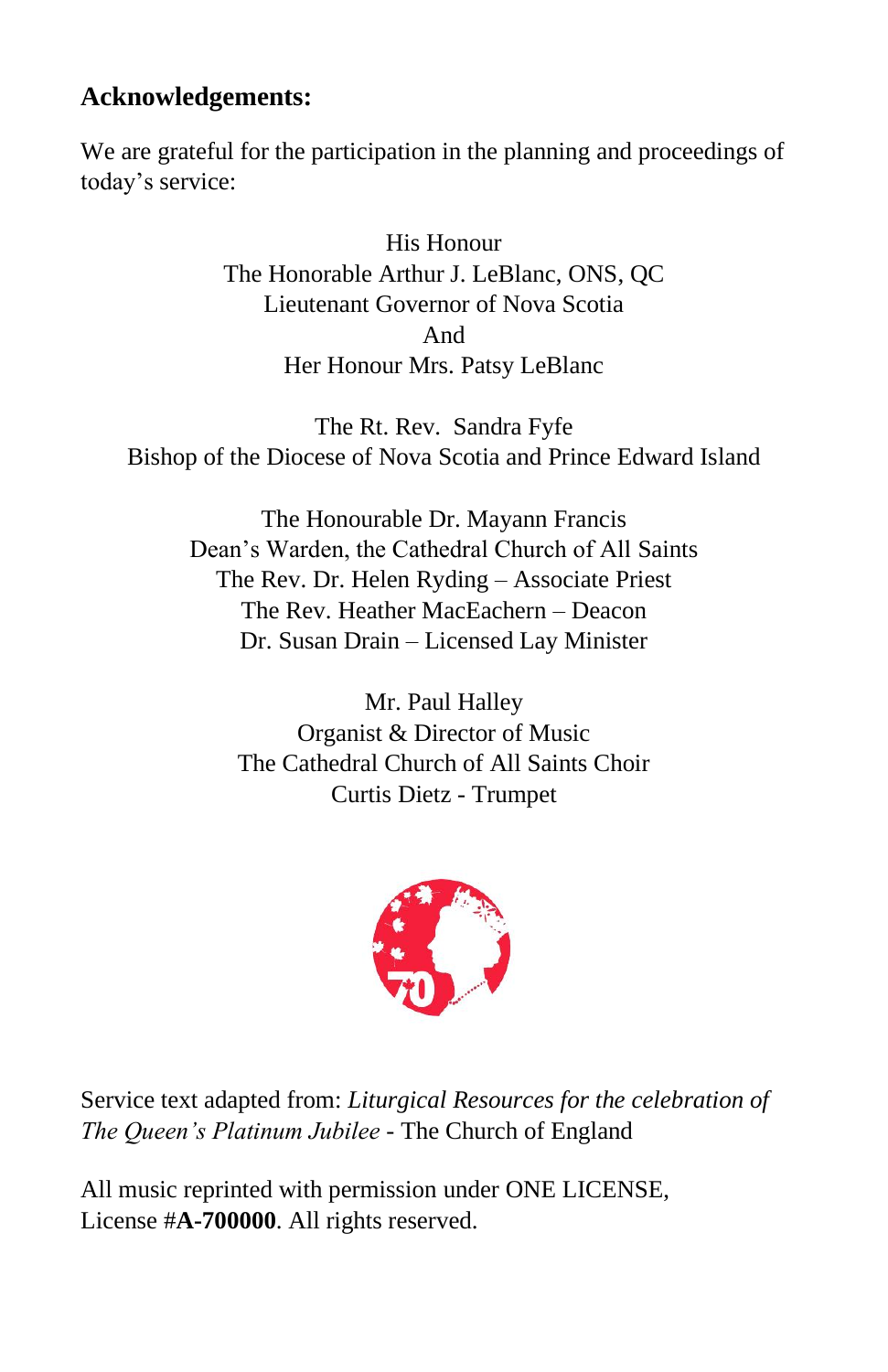#### **A Note On the Music Sung at This Celebration**

All of the anthems at today's service, with the exception of the "Te Deum" by Herbert Howells, were included in the Queen's Coronation at Westminster Abbey on June 2<sup>nd</sup>, 1953. In that service the "Te Deum" was sung to a setting by William Walton. However, Walton's composition requires a rather large orchestra, which is the one musical resource we don't yet have at the Cathedral.

Parry's stirring setting of "I Was Glad" was composed for the coronation of King Edward VII in 1902, revised in 1911 for the coronation of King George V, and subsequently sung at the coronations of both King George VI in 1937 and Queen Elizabeth II in 1953.

Three of the pieces sung today were written for the 1953 service: Vaughan Williams' simple yet very effective "O Taste And See", his arrangement of "Old Hundredth" ("All People That On Earth Do Dwell"), and "O Lord, Our Governour" by Canadian composer, Healey Willan. Willan was the first non-resident of Britain to be commissioned to write a coronation anthem, and in June 1954 he donated the handwritten score of this piece to the Queen's University Archives, where it resides today.

"O Clap Your Hands" by Orlando Gibbons was first performed in 1622 at a ceremony at Oxford University when Gibbons received the degree of Doctor of Music. This text has often been performed at coronations, perhaps because of its gentle reminder that "GOD is the King of all the earth".

In 1853, one hundred years before Queen Elizabeth's coronation, Samuel Sebastian Wesley published a volume of twelve anthems which included "Thou Wilt Keep Him In Perfect Peace". As in the 1953 service, this gem of an anthem is sung today in conjunction with "Rejoice In The Lord Alway". It seems likely that these anthems were chosen for the particular relevance of the texts for Queen Elizabeth who had lived through the Second World War – *The darkness is no darkness with thee,* and whose Empire emerged from that war shattered and in need of compassionate care – *Let your softness be known unto all men.*

The "Te Deum" has traditionally been sung on royal occasions of thanksgiving, as for example, Henry V requested after the Battle of Agincourt, and has been a part of every coronation since 1902. The text,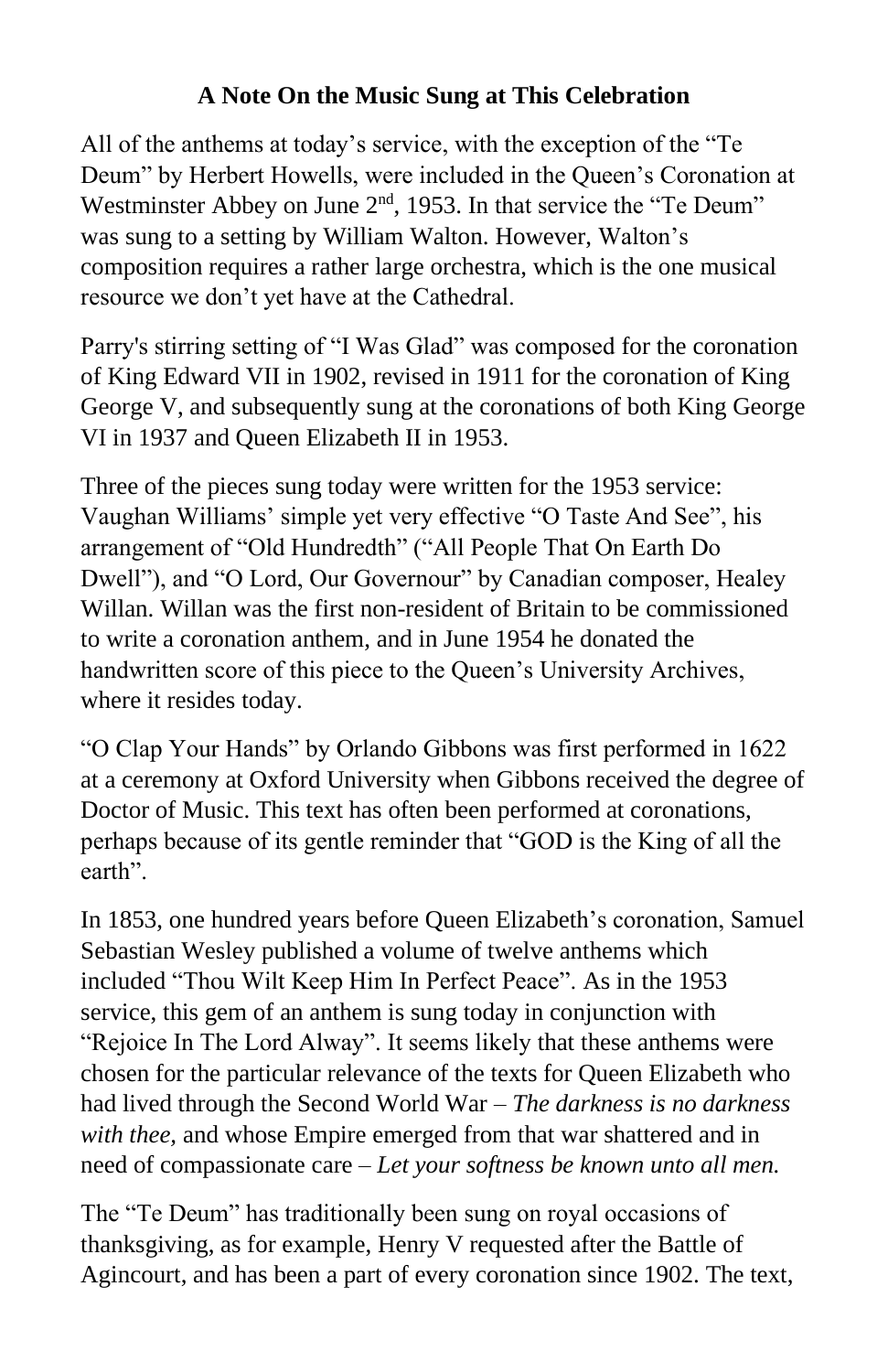combining aspects of the Nicene Creed with verses from the psalms, is singularly appropriate for the coronation of a British monarch, the new head of the Church of England. Herbert Howells was commissioned to write a setting of "Behold, O God our Defender" for Queen Elizabeth's coronation, but his setting of the "Te Deum" composed for the worldfamous choir of King's College Cambridge, is so beautiful and so moving, requiring only organ accompaniment, that it makes a perfect final anthem for today's service.

The Organ Voluntary, "Crown Imperial" was composed by William Walton for the coronation of George VI in 1937. It became an instant 'hit' and was performed as part of the prelude music at the 1953 coronation. Like Walton's "Te Deum" it requires vast orchestral forces. However, because of its popularity, transcriptions were made for the organ, but even these required a suitably impressive instrument. That is one of the musical resources at the Cathedral with which we are truly blessed.

*Paul Halley*